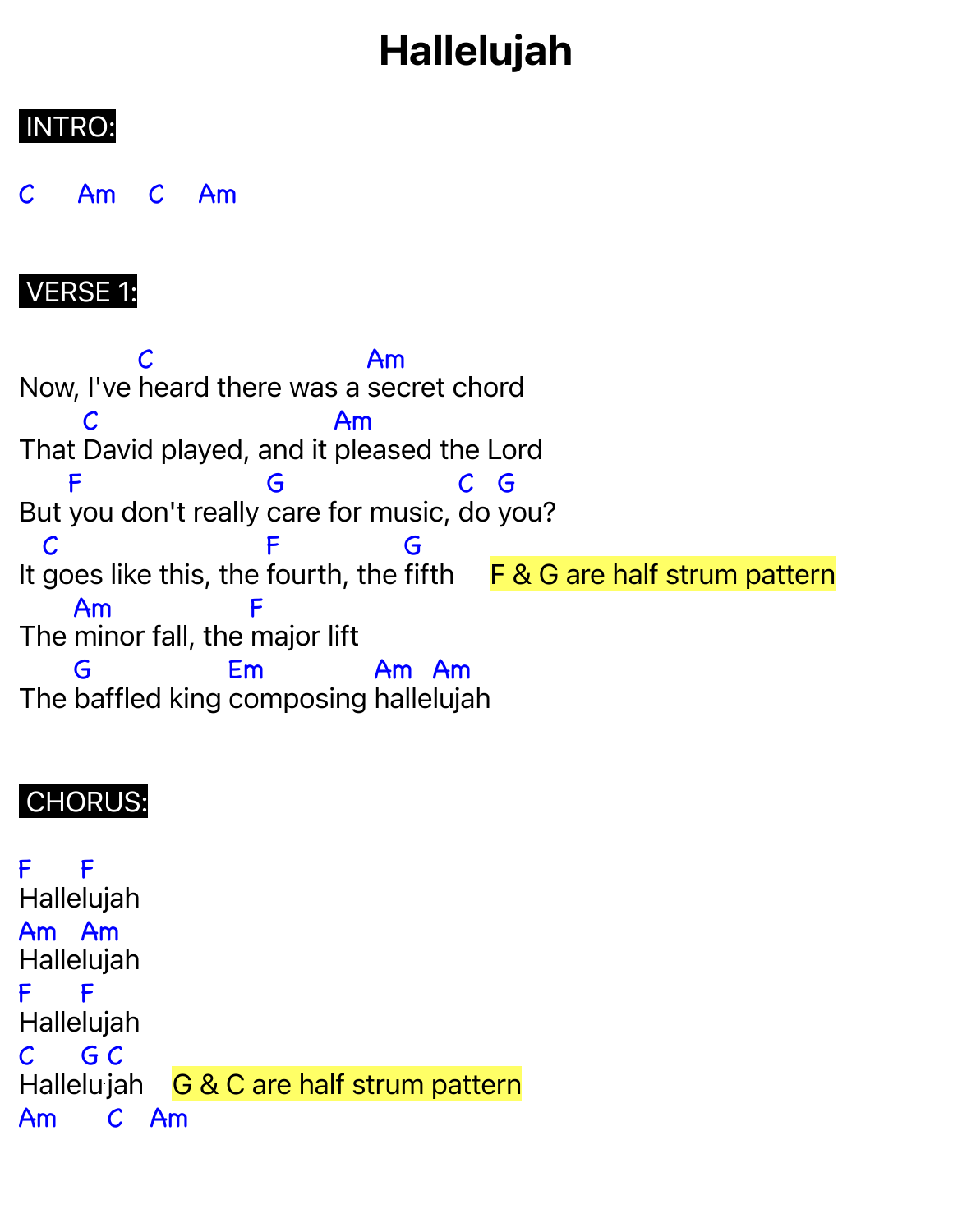## VERSE 2:

Your faith was strong but you needed proof C Am You saw her bathing on the roof  $\mathcal C$ Am Her beauty and the moonlight over threw ya F G C G She tied you to a kitchen chair F & G are half strum pattern C F G She broke your throne, and she cut your hair Am F And from your lips she drew the halle lujah G Em Am Am

## CHORUS:

F Halle lujah F Am Am Halle lujah F Halle lujah F  $\mathcal{C}^-$ Hallelujah G & C are half strum pattern G C Am C Am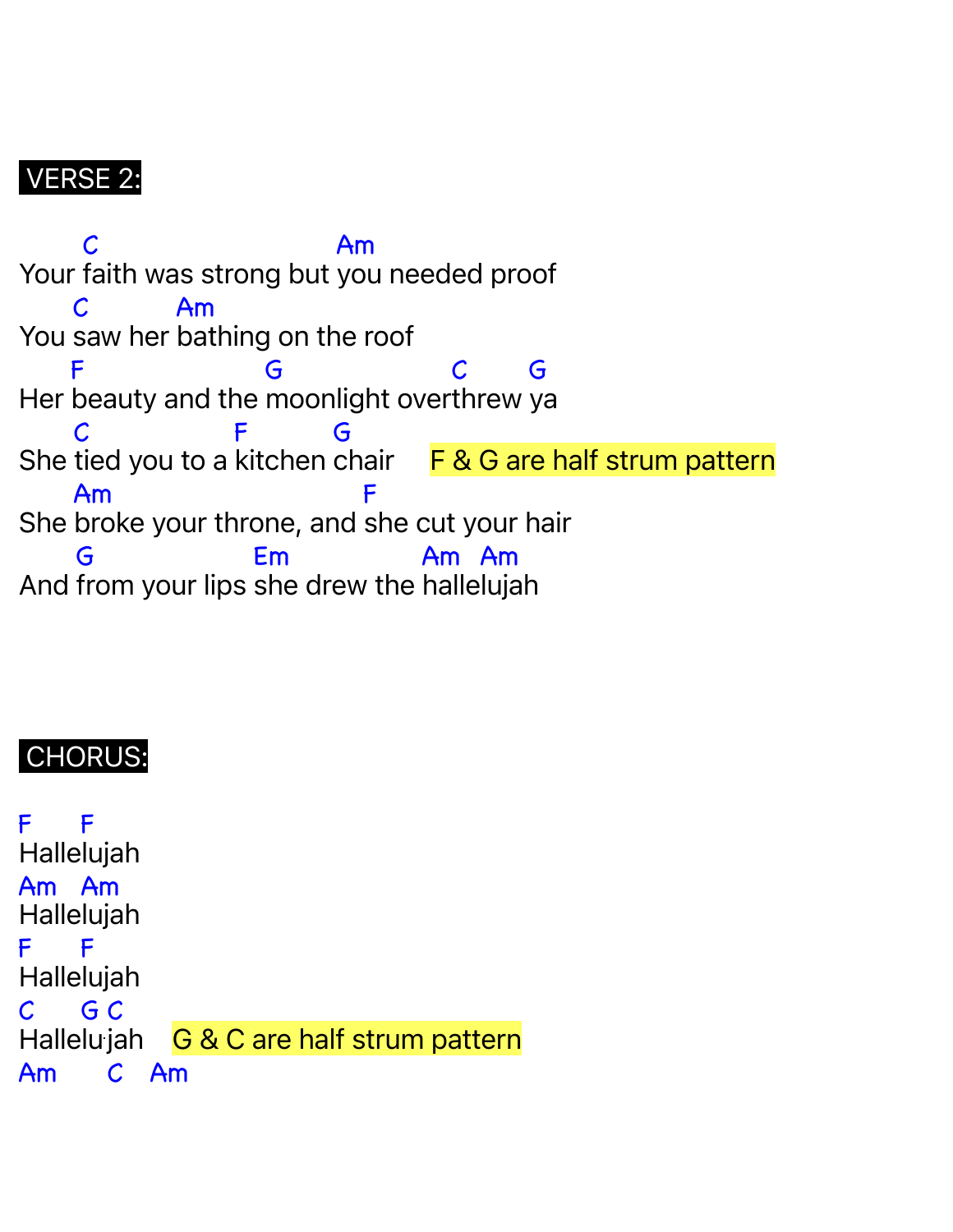## VERSE 3:

You say I took the name in vain C Am I don't even know the name C Am But if I did, well really, what's it to you? F G C G The re's a blaze of light in C F G F & G are half strum pattern It doesn't matter which you heard Am F The holy or the broken halle lujah G Em Am Am

#### CHORUS:

F Halle lujah F Am Am Halle lujah F Halle lujah F  $\mathcal{C}$ **Hallelu** G C G & C are half strum pattern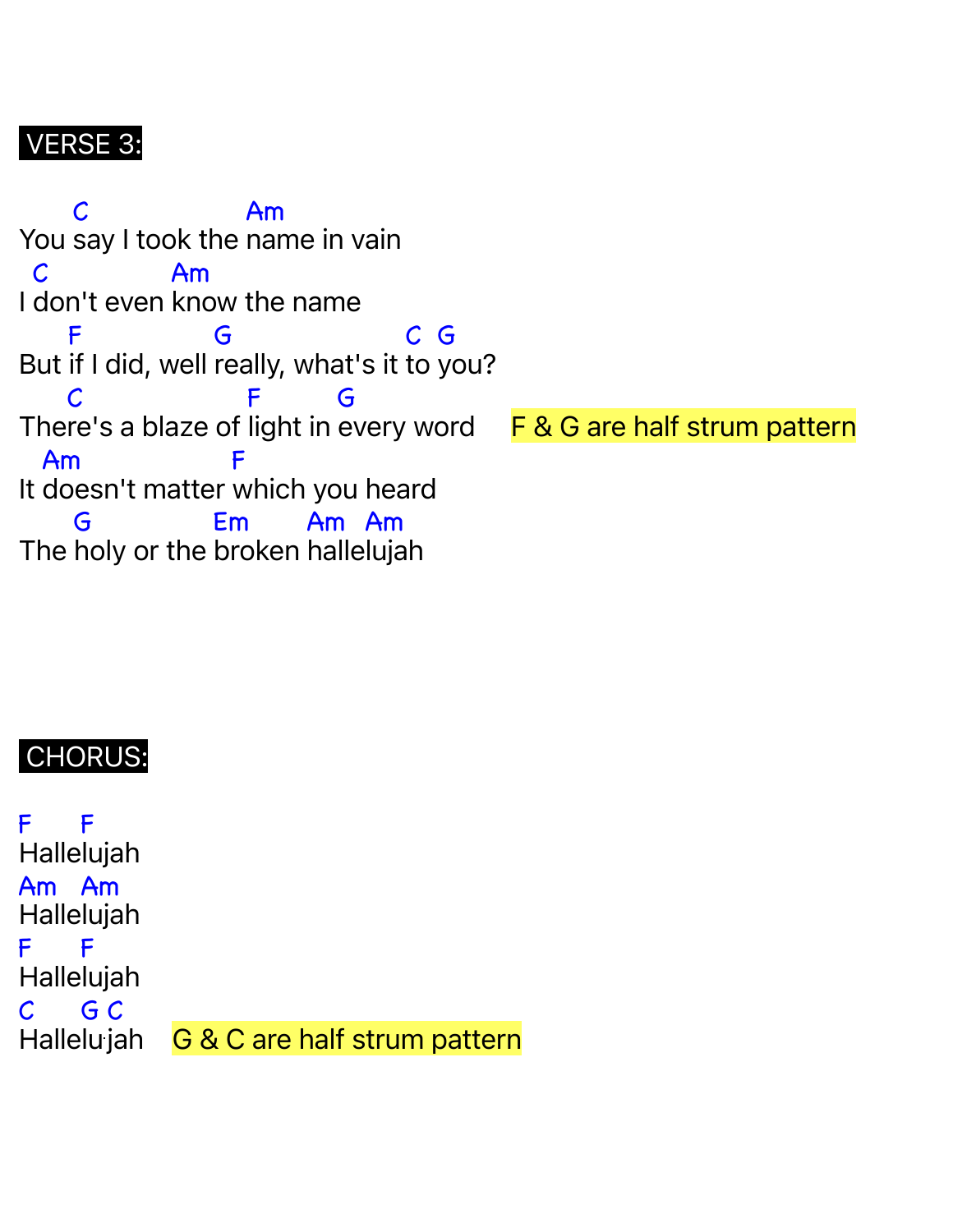### VERSE 4:

Well, there was a time when you let me know C Am What's really going on below C Am But now you never show that to me do you F G C G But remember when I moved in you F & G are half strum pattern C F G And the holy drove was moving too Am F And every breath we drew was halle lujah G Em Am Am

#### CHORUS:

F Halle lujah F Am Am Halle lujah F Halle lujah F  $\mathcal{C}$ Hallelujah G & C are half strum pattern G C Am C Am